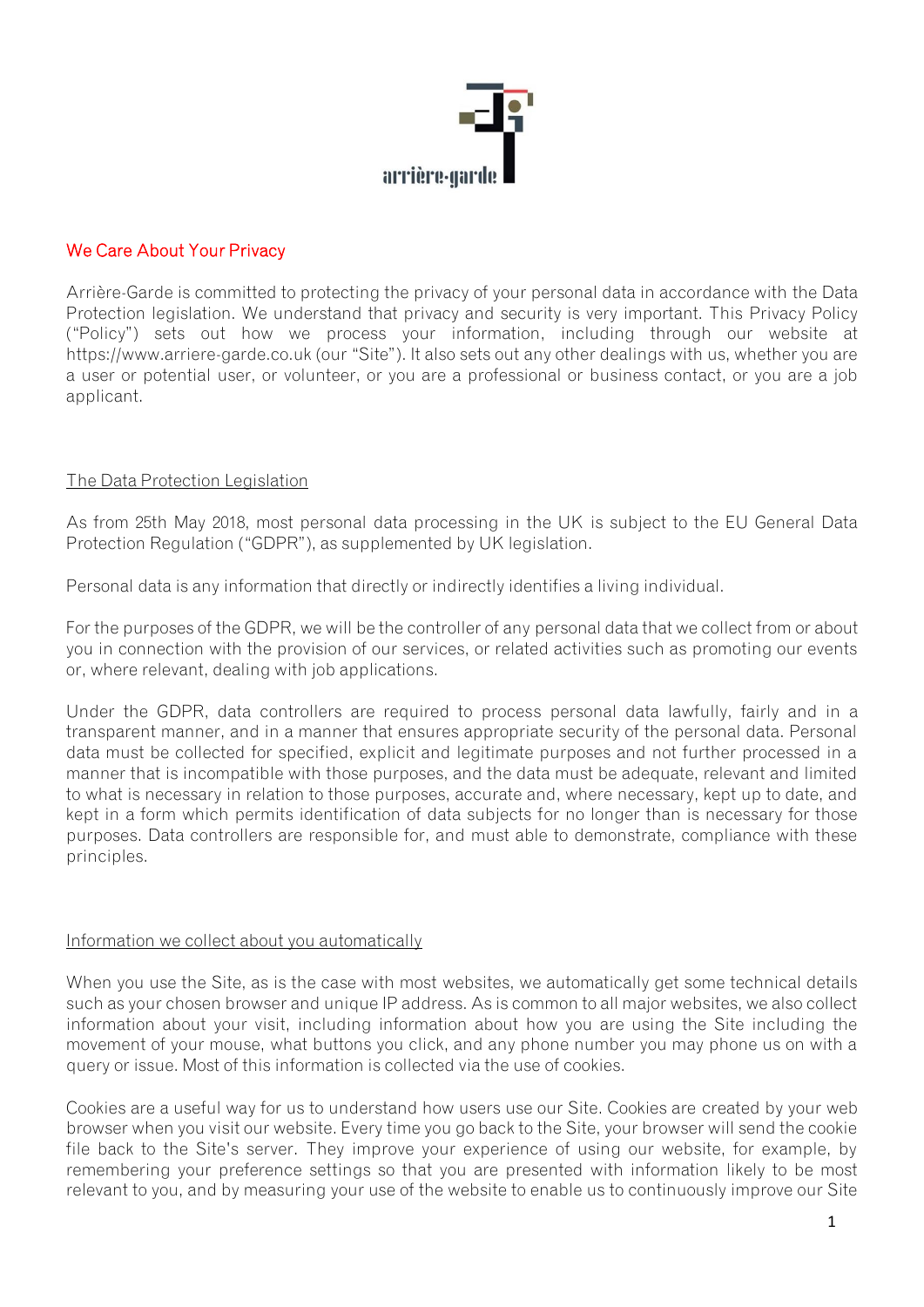to ensure that it meets your needs. Cookies can also be used to show you relevant content on social media services such as Facebook - these are known as "retargeting'" or "advertising" cookies. For further information about cookies and how to amend your browser settings in order to block cookies, please see the cookie information below.

### What selected personal data do we collect from or about you?

If you make an enquiry:

If you contact us with an enquiry about our services (either through our Site or by phone, email or post), we will ask you to supply essential contact details (your name, e-mail address, phone number and, where applicable, the charity/company or other person you represent and your job title), which we need in order to identify you and deal with your enquiry.

Depending on the nature of your enquiry, we may collect from you further details, such as the circumstances in which you are making the enquiry, the professional services that may be of interest to you or, where you are interested in a possible position with us, your CV and related information.

If you are or become a client:

If you are or become a client, and in the course of providing our services, we may collect further personal data from you, depending on the nature of the services we are providing.

Arrière-Garde may also need to ask you to provide further personal data, and may need to carry out background checks about you with credit reference agencies and fraud prevention agencies, for credit control purposes and in order to satisfy our obligations under any applicable legislation concerning money laundering, tax evasion, crime prevention and fraud protection. If you do not provide us with the information we need, we will not be able to provide our services for you or the charity/company or other person you represent.

If you are a professional or business contact:

If you provide us (or one of our employees or other personnel) with your professional or business contact details or other relevant personal data, we will use this in order to keep in touch with you and exchange information that we believe is, or may become, relevant to our and your business or profession.

If you enquire about a job or becoming a volunteer:

If you submit a job application or enquire about a potential position with us, or another person does so on your behalf, or with a view to becoming a volunteer with Arrière-Garde, we will ask you to provide relevant personal information about you.

Why and on what basis do we process your personal data?

#### Enquiries:

When you make an enquiry, Arrière-Garde will process the personal data that you give us, or we collect from you or about you, so that we can supply you with the information that you have requested about our services, on the basis that it is necessary for our legitimate interests in promoting and marketing our services.

We will also process your personal data for internal record keeping and to respond to any queries, complaints, or requests for further information, and for the purposes of archiving. The basis on which we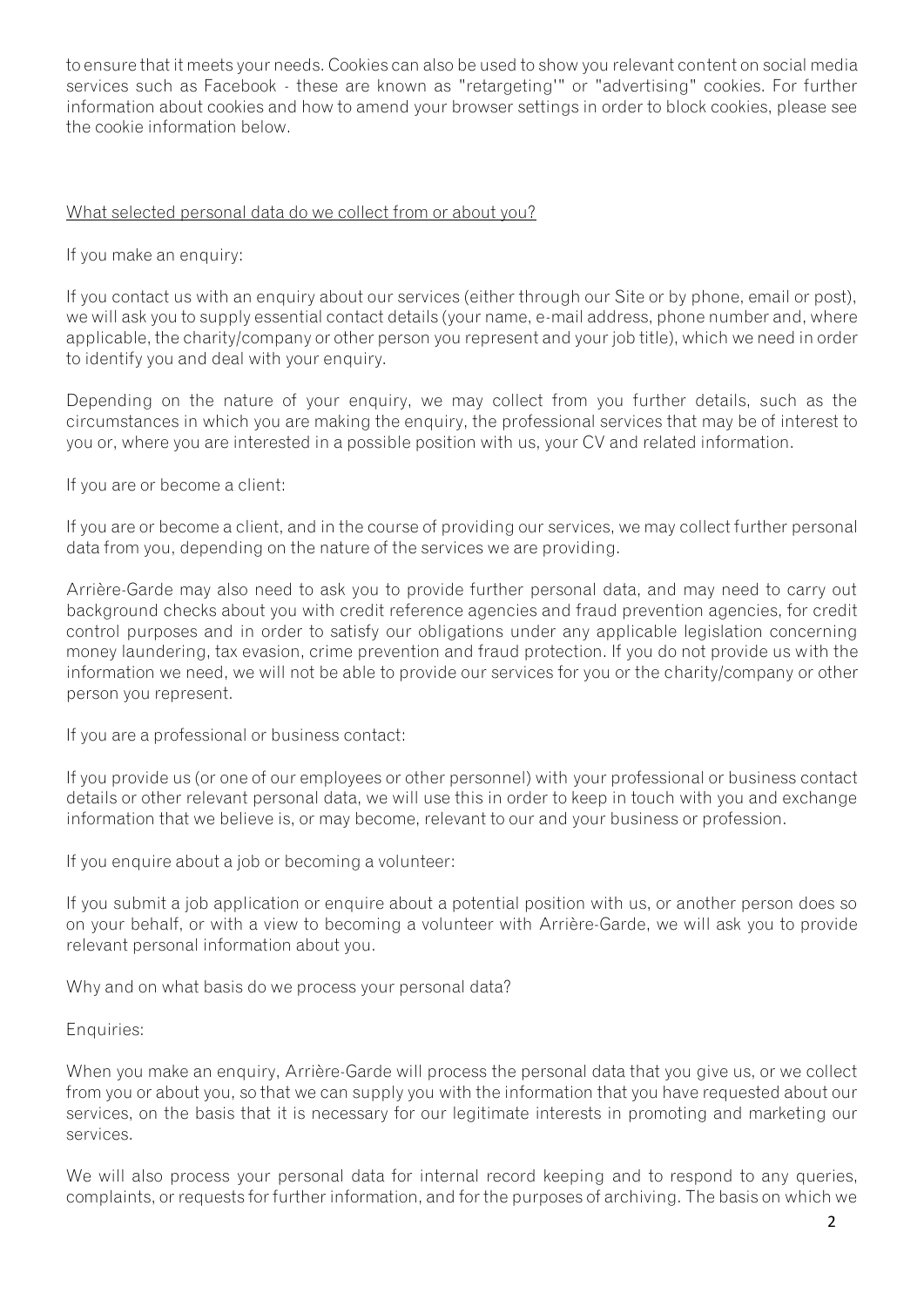do so is that it is necessary for our performance of the help we give you (or the charity/company or other person you represent), or is necessary for our legitimate interests in managing our business and improving our services, and to comply with our legal and regulatory obligations. In appropriate circumstances, Arrière-Garde will use the personal data that you provide or that we collect about you on the basis that we are required to do so in order to comply with our regulatory obligations, including those under applicable legislation.

# Staying in touch:

We provide a range of services and information for our professional and business contacts, such as news updates and Ad Hoc consultancy. We would like to use the details on our database in order to inform you of these and the various services that we provide, on the basis that it is necessary for our legitimate interests in promoting and marketing our services. If you wish us to use your personal data in this way, please tick the relevant box or click the relevant link on the form or in the email that we send you. All future marketing communications will also contain a simple way to opt out of receiving any further marketing communications from us.

## Information we receive from other sources

We may also receive certain personal information about you from third parties. These independent third parties will pass your personal information to Arrière-Garde where you have indicated that you wish to support us and have given your consent.

We might also obtain your personal information through your use of social media such as Facebook, WhatsApp, Twitter, Instagram and LinkedIn, depending on your settings or the privacy policies of these social media and messaging services. To change your settings on these services, please refer to their privacy notices, which will tell you how to do this.

## How we use your information

Arrière-Garde uses the personal information collected about you for a number of purposes:

- to provide you updates about our online exhibitions, newsletters, and campaigns.
- to carry out our obligations arising from any liaisons between you and us and to provide you with the information and services that you request from us;
- for fraud or verification checks;
- to tell you about changes to our service;
- to make sure that content from the Site is presented in the most effective manner for you and for your computer;
- to comply with legal and regulatory requirements;
- to administer the Site and for internal operations, including troubleshooting, data analysis, testing, research, statistical and survey purposes;
- to improve the Site to ensure that content is presented in the most effective manner for you and for your computer;
- as part of our efforts to keep the Site safe and secure; and
- so that you can use any interactive features of our service, when you choose to do so;

Who do we share your personal data with?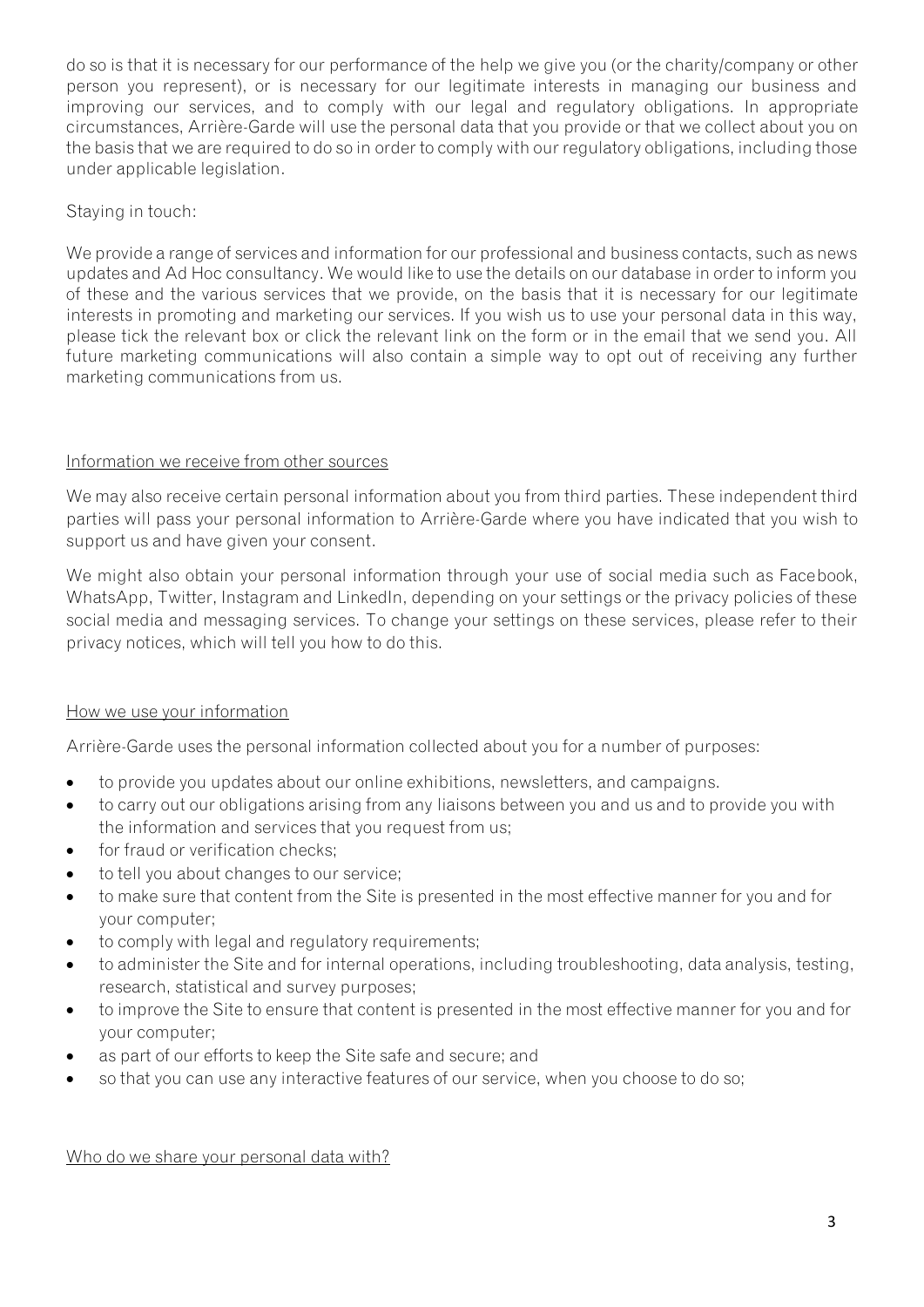We will not use your personal data for any other purpose, or disclose it to any third party, without your consent unless we are required to do so by law, or as mentioned in the Policy section on data collection.

### Other professionals and other bodies

In order to provide some of our services, Arrière-Garde may use the input of third parties such as lawyers, accountants and financial advisers, or we may refer you to such third parties, with your consent or where this is necessary to help you (or the charity/company or other person you represent). This will require the disclosure to such third parties of your contact details, as well as further personal data about you which is relevant to the services they provide. We may also be required to disclose your personal data to regulators, or where required to do so by order of the court, or to Government departments and local authorities and similar bodies in order to comply with legal obligations.

### Data processing and other services

Some of our data processing or other services are supplied by third party providers, who will need to have access to your data for that purpose. Such third party suppliers will be appointed on the basis that they provide sufficient guarantees to implement appropriate technical and organisational measures so that the processing will meet the requirements of the applicable Data Protection legislation and ensure the protection of the rights of the data subjects, and will carry out processing only on our written instructions, or where we have a legitimate interest in doing so, as indicated above.

Arrière-Garde may disclose your personal data if we are required to do so in order to comply with any legal or regulatory obligation or request, or where we have a legitimate interest in doing so, such as in order to enforce or apply our contract with you, to investigate potential breaches, or to protect our property and rights or those of others. This may include exchanging information with other companies and agencies for the purposes of credit risk reduction and to comply with legislation concerning money laundering, tax evasion, crime prevention and fraud protection.

## Professional or business contacts

If you are have provided us with your professional or business contact details or other relevant personal data, we may share your personal data with our other professional or business contacts, on the basis that it is necessary for our legitimate interests in promoting and marketing our services, unless you indicate otherwise.

#### How long do we keep personal data for?

If you contact us with an enquiry about our services but you do not subsequently become a client, it is our Policy to delete your personal data after two years. If you are or become a client, we normally retain contract information (including personal data) for a minimum of twelve years after the end of the relevant contract or relationship.

Arrière-Garde may agree with you to retain documents and personal data for a longer period, and in some cases it may be necessary for us to do so, depending on the circumstances of the case, including where it is necessary for us to retain the data for a longer period for regulatory reasons or for the establishment, exercise or defence of legal claims. Personal data relating to our professional contacts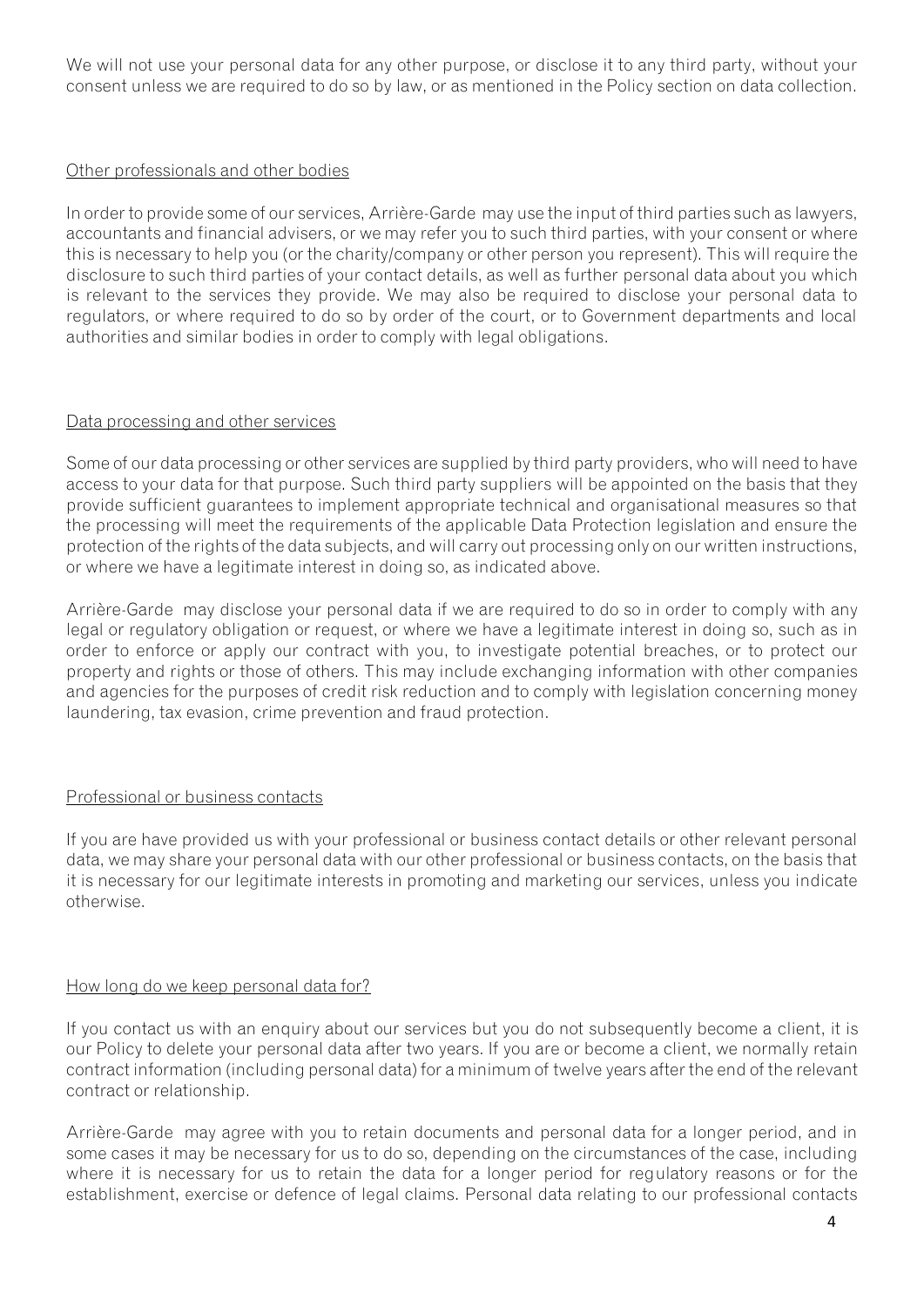will be retained for so long as is necessary, or until you indicate otherwise to us, but we will aim to update our contacts' preferences on a periodic basis.

### Your rights as a data subject

As a data subject, you have certain legal rights (subject to certain exceptions under the Data Protection legislation) including the right:

to access the personal data held about you and request a copy of it;

to ask us not to process your personal data for marketing purposes;

to withdraw at any time any consent you have given to receive marketing material from us, or in any other case where we process your personal data on the basis of a consent that you have given (and not on some other legal basis);

to ask us to rectify inaccurate personal data about you;

to ask for the restriction of personal data about you that is inaccurate, unlawfully processed, or no longer required;

to ask for the transfer of your personal data in a structured, commonly used and machine readable format where appropriate;

to ask for the erasure of personal data about you where processing is no longer necessary, or the legitimate interests we have in processing your personal data are overridden by your interests, rights and freedoms as the data subject; and

to make a complaint to the Information Commissioner's Office, which can be contacted by post via: Information Commissioner's Office, Wycliffe House, Water Lane, Wilmslow, Cheshire, SK9 5AF or by telephone via 0303 123 1113 (local rate) or 01625 545 745 if you prefer to use a national rate number.

## Third-party website interaction

By accessing other third-party websites through our Site, you are consenting to the terms and privacy policies of those third-party websites. We do not accept any responsibility or liability for their policies whatsoever, as we have no control over them. We do not have control over whether third parties track a user's online activities over time and across different websites. We do not have the ability to respond to 'do not track' signals in this regard.

## Use of cookies, aggregate data collected online

Cookies are text files created by websites that transfer information to your computer. Cookies allow websites to remember information about a user, such as a user's preferences when visiting the Site. As with most websites, Arrière-Garde's Site, by itself and through third-party services such as Google Analytics, uses cookies to evaluate use of the Site and improve services. You can generally opt to disable cookies in your browser. However, if you disable cookies, you may not be able to access certain parts of the Site, or certain aspects of the Site may not work correctly.